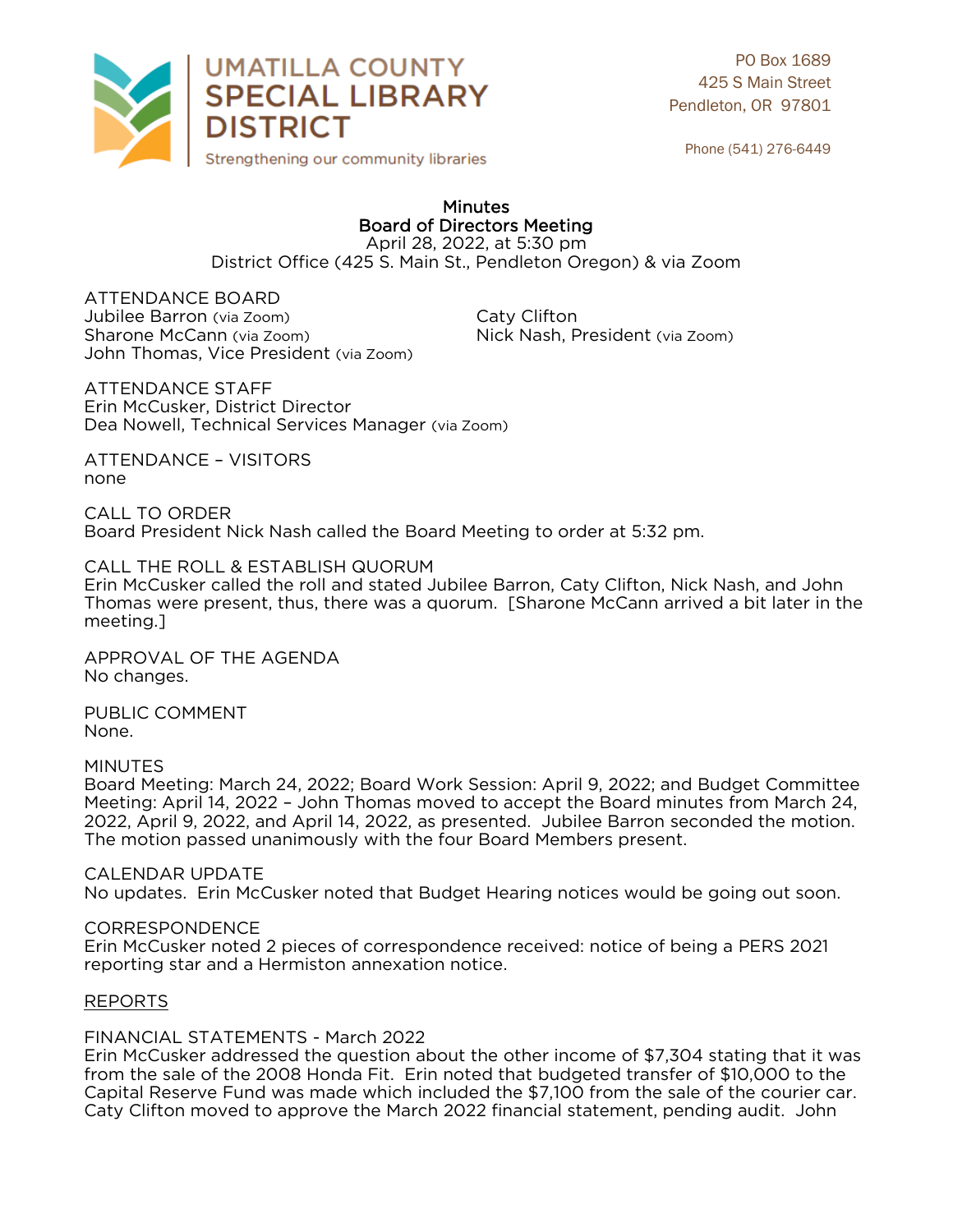Thomas seconded the motion. The motion passed unanimously with the four Board Members present.

# STAFF MONTHI Y REPORTS

Erin McCusker shared that Monica Hoffman is at a Parent Night tonight and has been busy getting free books distributed. This includes a group of books that will go to the Children's Museum. It was requested that we start tracking these kinds of donations, so they are recorded. Erin noted that Dea Nowell has been busy setting up virtual site visits with the libraries for next month and preparing for those. Erin stated that Dea also pulled the ILS patron information, anonymized it, and uploaded it to PolicyMap so we have that information available to us. Erin stated that she herself has been working on in-service, the Board's work session, budget preparation, and pulling off as much data as we can from Policy Map. She noted that she is not going to renew Policy Map as  $$4,000$  is not a workable dollar amount for the kind of data that is available for the rural areas. She will be contacting them next week to let them know and the reason why, so they are aware. Erin noted that it was a good experience working with this and will be sharing her experience regarding it with folks at the State Library. Erin also noted that the staff performance appraisal process is starting. appraisal process is starting.

work As a Board Member he finds it very helpful here is in recording to the state member of work. As a Board Member he finds it very helpful.

# **BOARD TRAINING - BEST PRACTICES CHECKLIST**

Erin McCusker stated that SDAO's best practices checklist is focused on board training this year. She spoke about the SafePersonnel training site and available training there. She will be sending out instructions again to the Board regarding access and finding the available trainings. The trainings need to complete by November. Several Board members asked to have this kept on their agenda, so it gets done in a timely manner. have this kept on their agenda, so it gets done in a timely manner.

# OLD BUSINESS

# COMMUNITY NEEDS ASSESSMENT

Erin McCusker shared that she is putting together everything from the surveys and other reports to give a broader picture of the community needs. She will be writing up the community needs assessment portion of the Strategic Plan next week. Erin noted that she will have a whole packet of information to send to the libraries along with a write up. It was noted that this is a good baseline for us, and we can only grow from here, as we will be identifying gaps for future planning. Erin stated she will also be creating a narrated PowerPoint that will be made available for sharing with community groups, which will be used for advocacy as well. used for advocacy as well.

# AGREEMENTS FOR LIBRARY SERVICES

Erin McCusker stated that we have 7 signed agreements and have also received several signed amendments. We are still missing agreements from Echo, Helix, Hermiston, Stanfield, and Umatilla. Erin asked the Board to move the agreement due date from May 15 to June 23. Board meeting night. Without signed agreements we have no vehicle with which to distribute funds next fiscal year. Erin noted that she would send notice to those whom we haven't received agreements or amendments back from regarding the change of due date. Sharone McCann moved to extend the due date for Agreement for Library due date. Sharpone McCann moved to extend the date for Agreement for Library Services to June 23, 2022. John Thomas seconded the motion. The motion passed unanimously.

ACCEPTANCE OF AUDITS<br>Erin McCusker stated that no new audits have been received. Helix and Pendleton received extensions and are their audits are still outstanding. extensions and are their audits are still outstanding.